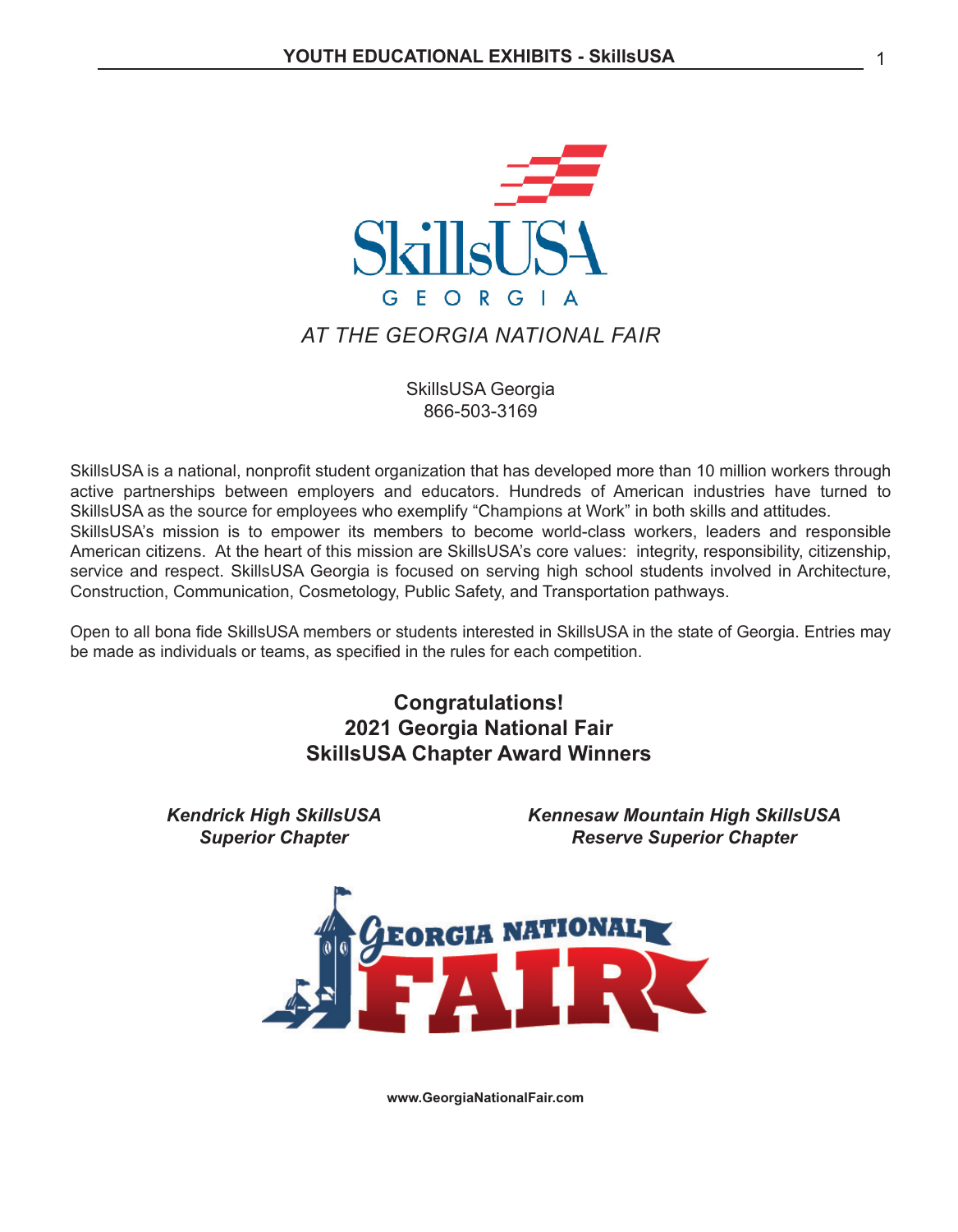**All exhibitors are required to read and abide by the Georgia National Fair General Rules and Regulations.**  PLEASE NOTE: IT IS YOUR RESPONSIBILITY TO READ AND UNDERSTAND THE RULES. If you have **questions, you may certainly email us at abrown@skillsusageorgia.org or contests@gnfa.com. Please help us prevent entry disqualifications.**

**Online registration with Georgia National Fair is required for all entries. Deadline is Sept. 21, 2022. Required password must be obtained by Sept. 19.**

NOTE: Due to increased administrative costs, for chapters/clubs that earn less than \$20 in cumulative premiums, the exhibitors who place will receive ribbons, but will not be issued a check.

**Exhibitors will be required to turn in a copy of their online registration confirmation to check-in for competitions.**

#### **For rally information, please contact SkillsUSA Georgia 866-503-3169**.

**PROCEDURES:** Advisors/Students must submit their display during the event check-in at the Georgia National Fair Champions Rally. The exception to submitting contest projects in-person applies to the SkillsUSA Career Pathway Poster, SkillsUSA Chapter Recruitment Poster, and SkillsUSA Chapter T-Shirt contests. Top ten entries for each contest will remain on display throughout the Fair.

> **Entries can be picked up:** Tuesday, October 18, 12:00 PM - 8:00 PM Wednesday, October 19, 10:00 AM - 4:00 PM & Saturday, October 22, 10:00 AM - 3:00 PM

SkillsUSA will not be picking up projects and taking them to FLC for pickup. If a school does not pick up their entry from the fair, it will be discarded. Please do not use anything of great value as part of the display.

|  |  |                           | 1st 2nd 3rd 4th 5th-7th 8th-10th |
|--|--|---------------------------|----------------------------------|
|  |  | \$100 \$75 \$50 \$25 \$15 | \$10                             |

## **GEORGIA NATIONAL FAIR SKILLSUSA SUPERIOR CHAPTER AWARD**

**1st Place - Superior Chapter - \$500 2nd Place - Reserve Superior Chapter - \$250**

Sponsored by the Georgia National Fair

All placings will be put on a point system, example: 1<sup>st</sup> place=10 pts, 2<sup>nd</sup> place=9 pts, etc. These points will be **calculated by chapter and the chapter with the highest accumulated points after the last competition will receive a GNF Superior Chapter Award plaque and \$500. The second place chapter will receive a GNF Reserve Superior Chapter Award plaque and \$250.**

**All prizes are sponsored by the Georgia National Fair.** All premium checks will be mailed directly to the school within six weeks after the Fair is over.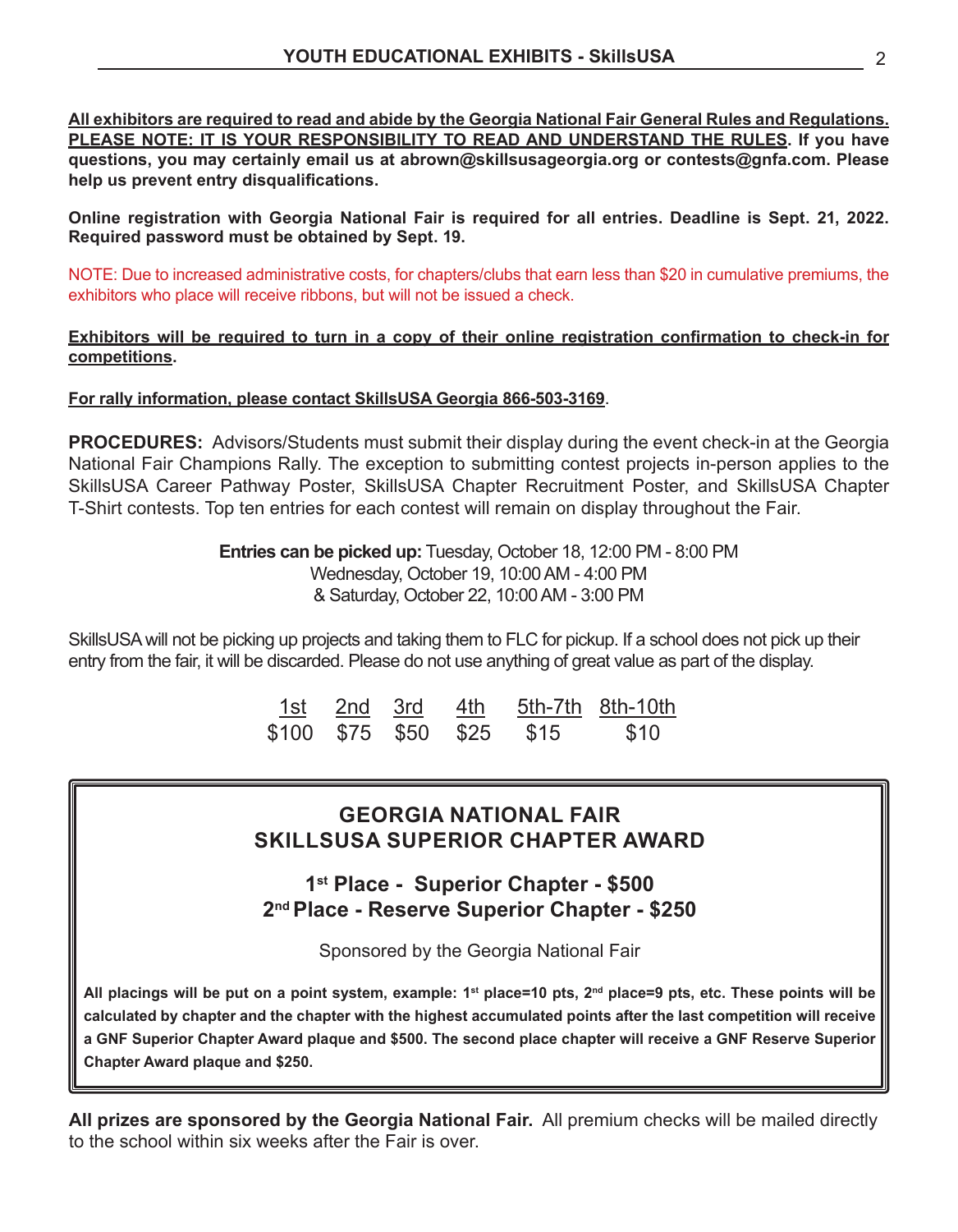## **SkillsUSA CAREER PATHWAY DISPLAY**

**ALL EVENTS MUST BE ENTERED with the School Name in the "First Name" field and "SkillsUSA" in the "Last Name" field. Example: First Name "Best High School" and Last Name "SkillsUSA") and individual names must be listed in the Student Name field.**

Enter online at www.GeorgiaNationalFair.com **(https://www.georgianationalfair.com/p/georgialiving/youth) by September 21, 2022.**

## **DIVISION 50101 SKILLSUSA CAREER PATHWAY DISPLAY**

## **CLASS**

## **01 SkillsUSA Career Pathway Display**

**OBJECTIVE:** Chapter members must work together to create a display that accurately represents the career pathway or pathways that are represented in their local school. The display may incorporate multiple career pathways or a singular focus on one career pathway.

**PROCEDURES:** Advisors/Students must submit their display during the event check-in at the Georgia National Fair Champions Rally.

**A copy of the online registration confirmation will be required to check-in for competition.** 

## **CONTEST RULES:**

1. **All exhibitors are required to read and abide by the Georgia National Fair General Rules and Regulations. PLEASE NOTE: IT IS YOUR RESPONSIBILITY TO READ AND UNDERSTAND THE RULES. If you have questions, you may certainly email us at abrown@skillsusageorgia.org or contests@gnfa. com. Please help us prevent entry disqualifications.**

- 2. Entries will be limited to one per chapter.
- 3. Display size is limited to 46" in width, 36" in height, and 15" in depth.
- 4. All displays must collapse to fit the below specifications
	- a. 36 inches long, 24 inches wide, and 6 inches deep/thick
	- b. Display must not weigh more than 10 pounds.

5. The entry must contain a display only. Extra printed materials must not be submitted with the display and will not be judged as a part of the project. (i.e. brochures, flyers, etc.)

6. The SkillsUSA logo must be incorporated into the design. The logo may either be the SkillsUSA national logo, state logo or chapter logo. Proper guidelines for logo use can be found at the end of this document.

7. The display must be created with the mind-set that it will be used to promote the career pathway or pathways offered by the local school.

8. Electricity will not be provided for the displays.

9. The top ten entries will be displayed during the Georgia National Fair; therefore, chapters must be prepared to leave their display in its entirety. The use of expensive accessories (such as laptop computers, projectors, etc.) is not permissible. Neither the Georgia National Fair nor SkillsUSA Georgia will be responsible for these items.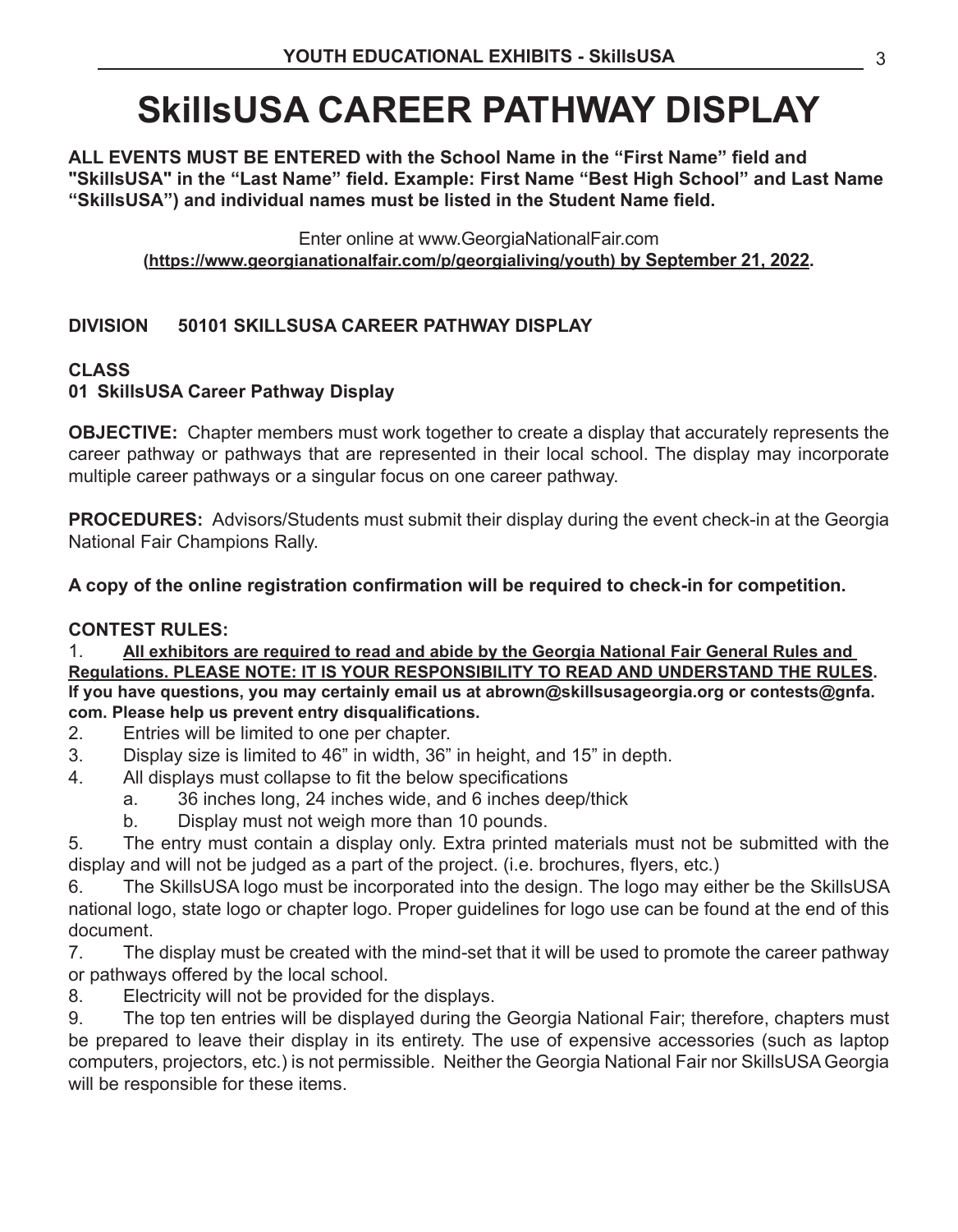#### **SKILLSUSA CAREER PATHWAY DISPLAY (continued)**

#### **EVALUATION:**

#### **1. General Effect/Impact (40 Points)**

- a. Effectively represents SkillsUSA.
- b. Effectively serves to promote the career pathway or pathways. Points are not based on number of pathways covered.
- c. Overall Appearance

## **2. Design Elements (20 Points)**

- a. Construction
- b. Materials
- c. Colors
- d. Artistic Flair

#### **3. Uniqueness/Creativity of Design (20 Points)**

a. What sets your design apart from the other chapters?

## **4. Logo Incorporation (20 Points)**

- a. SkillsUSA National Logo/State Logo/Chapter Logo Incorporated in Design
- b. Logo Used Effectively to Enhance Design

## **5. Violations of Size Specifications**

a. Violation of size requirements will result in a 20 point penalty.

#### **6. Violation of Additional Materials**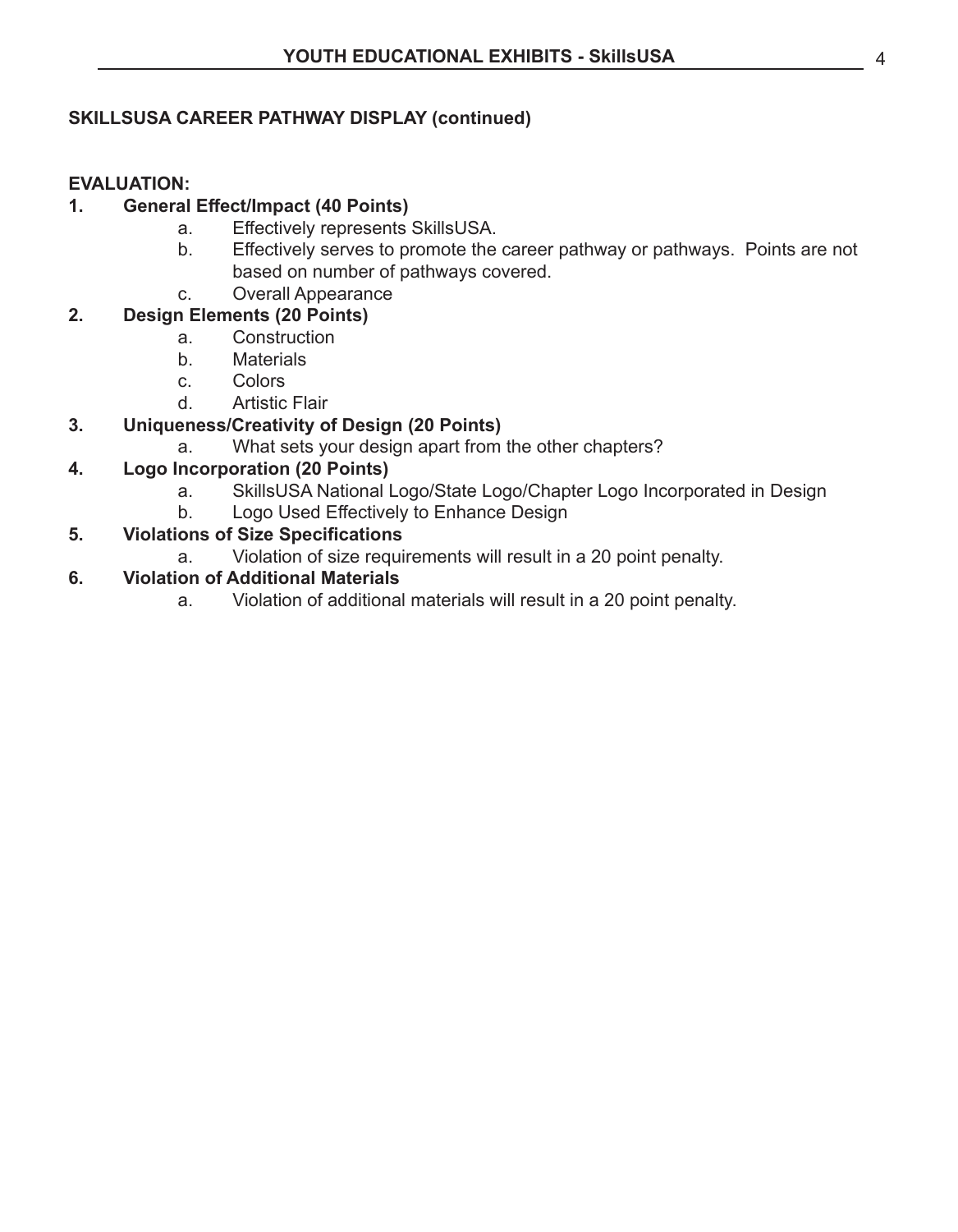## **SkillsUSA CAREER PATHWAY POSTER**

**ALL EVENTS MUST BE ENTERED with the School Name in the "First Name" field and "SkillsUSA" in the "Last Name" field. Example: First Name "Best High School" and Last Name "SkillsUSA") and individual names must be listed in the Student Name field.**

Enter online at www.GeorgiaNationalFair.com **(https://www.georgianationalfair.com/p/georgialiving/youth) by September 21, 2022.**

## **DIVISION 50201 SKILLSUSA CAREER PATHWAY POSTER**

## **CLASS**

## **01 SkillsUSA Career Pathway Poster**

**OBJECTIVE:** Chapters members must work together to create a poster that accurately represents the career pathway or pathways that are represented in their local school. The poster may incorporate multiple career pathways or a singular focus on one career pathway.

**PROCEDURES:** Advisors/Students must submit their poster during the event check-in at the Georgia National Fair Champions Rally.

**A copy of the online registration confirmation will be required to check-in for competition.** 

#### **CONTEST RULES:**

1. **All exhibitors are required to read and abide by the Georgia National Fair General Rules and Regulations. PLEASE NOTE: IT IS YOUR RESPONSIBILITY TO READ AND UNDERSTAND THE RULES. If you have questions, you may certainly email us at abrown@skillsusageorgia.org or contests@gnfa.com. Please help us prevent entry disqualifications.**

2. Entries will be limited to one per chapter.

3. Submit your 8.5" x 11" poster as a PDF.

4. The entry must contain a poster only. Extra printed materials must not be submitted with the poster and will not be judged as a part of the project. (i.e. brochures, flyers, etc.)

5. The SkillsUSA logo must be incorporated into the design. The logo may either be the SkillsUSA national logo, state logo or chapter logo. Proper guidelines for logo use can be found at the end of this document.

6. The poster must be created with the mind-set that it will be used to promote the career pathway or pathways **that are offered by the local school**. The top ten finalists will be displayed during the Georgia National Fair. SkillsUSA Georgia will handle printing and installation of the printed poster at the Georgia National Fair on the contestant's behalf.

## **Posters must be submited to https://skillsusageorgia.wufoo.com/forms/q1dnrr4207td7jp/ by October 3.**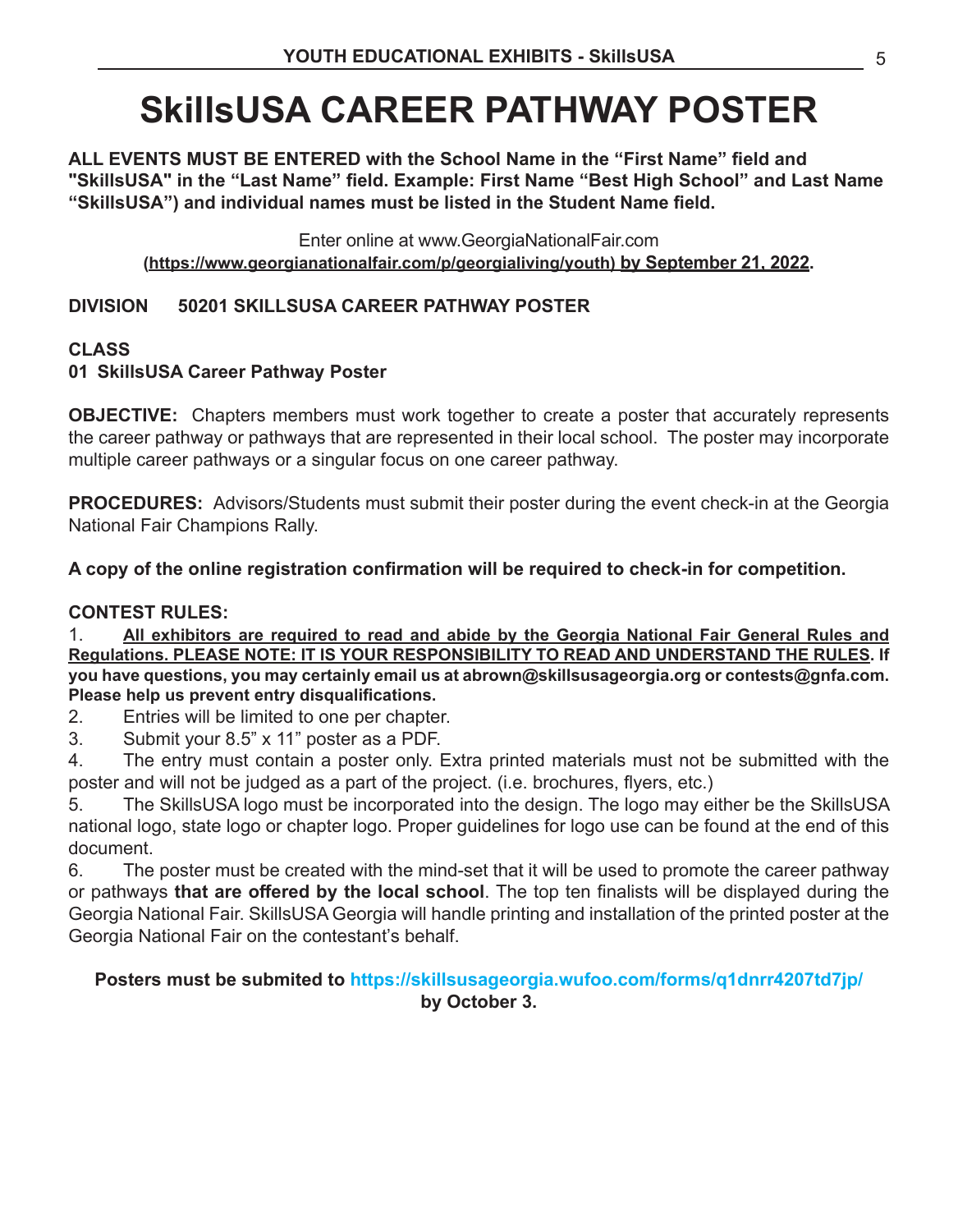#### **SKILLSUSA CAREER PATHWAY POSTER (continued)**

#### **EVALUATION:**

#### **1. General Effect/Impact (40 Points)**

- a. Effectively represents SkillsUSA Georgia.
- b. Effectively serves to promote the career pathway or pathways. Points are not based on number of pathways covered.
- c. Overall Appearance

## **2. Design Elements (20 Points)**

- a. Images enhance message of poster
- b. Text (readability, grammar, spelling, etc.)
- c. Colors
- d. Artistic Flair

#### **3. Uniqueness/Creativity of Design (20 Points)**

a. What sets your design apart from the other chapters?

#### **4. Logo Incorporation (20 Points)**

- a. SkillsUSA National Logo/State Logo/Chapter Logo Incorporated in Design
- b. Logo Used Effectively to Enhance Design

#### **5. Violations of Size Specifications**

a. Violation of size requirements will result in a 20 point penalty.

#### **6. Violation of Additional Materials**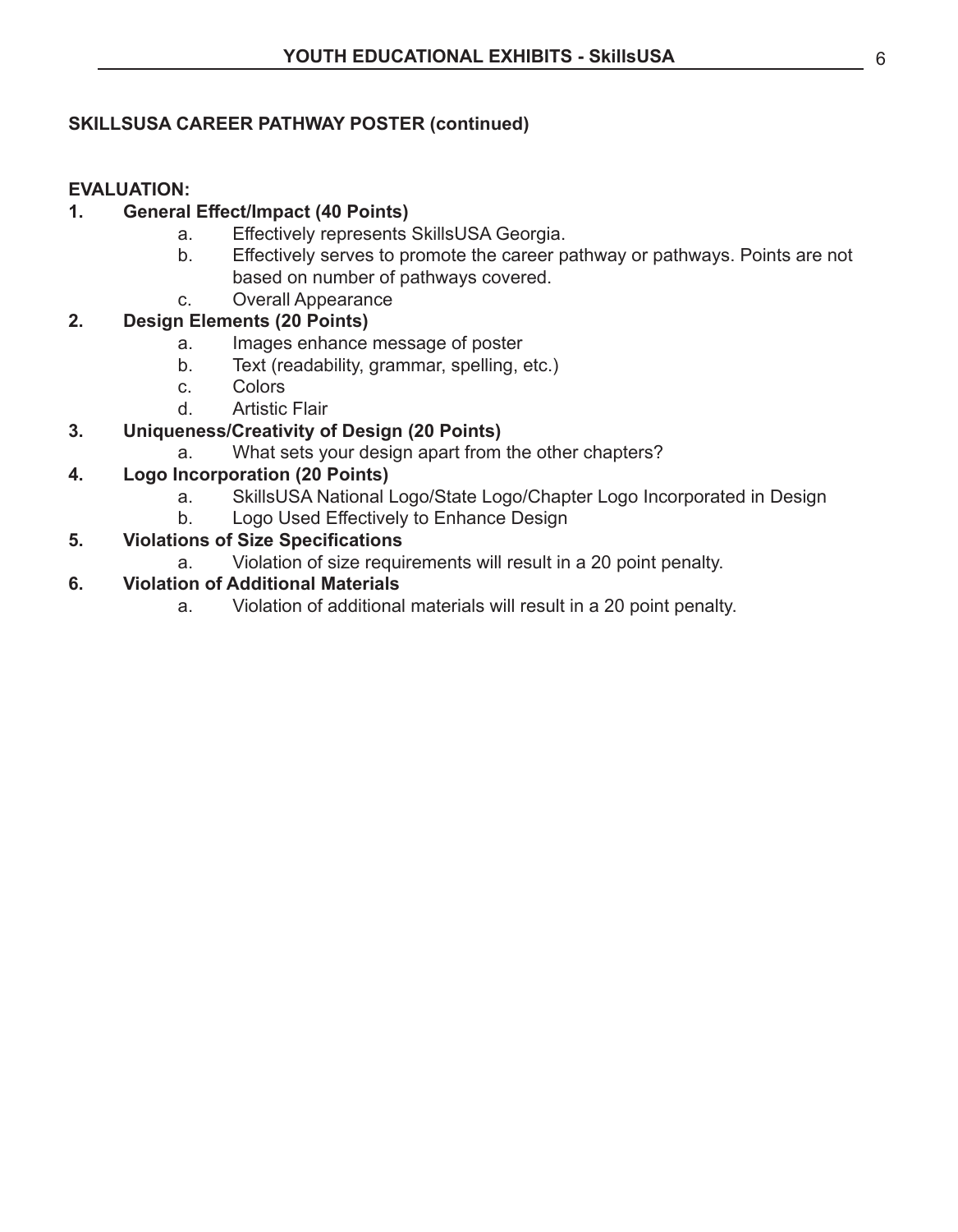## **SkillsUSA CHAPTER RECRUITMENT DISPLAY**

**ALL EVENTS MUST BE ENTERED with the School Name in the "First Name" field and "SkillsUSA" in the "Last Name" field. Example: First Name "Best High School" and Last Name "SkillsUSA") and individual names must be listed in the Student Name field.**

Enter online at www.GeorgiaNationalFair.com **(https://www.georgianationalfair.com/p/georgialiving/youth) by September 21, 2022.**

## **DIVISION 50301 SKILLSUSA CHAPTER RECRUITMENT DISPLAY**

## **CLASS**

## **01 SkillsUSA Chapter Recruitment Display**

**OBJECTIVE:** Chapters members must work together to create a display that will be used to recruit new members to join their school's SkillsUSA chapter.

**PROCEDURES:** Advisors/Students must submit their display during the event check-in at the Georgia National Fair Champions Rally.

**A copy of the online registration confirmation will be required to check-in for competition.** 

## **CONTEST RULES:**

1. **All exhibitors are required to read and abide by the Georgia National Fair General Rules and Regulations. PLEASE NOTE: IT IS YOUR RESPONSIBILITY TO READ AND UNDERSTAND THE RULES. If you have questions, you may certainly email us at abrown@skillsusageorgia.org or contests@gnfa.com. Please help us prevent entry disqualifications.**

- 2. Entries will be limited to one per chapter.
- 3. Display size is limited to 46" in width, 36" in height, and 15" in depth.
- 4. All displays must collapse to fit the below specifications
	- a. 36 inches long, 24 inches wide, and 6 inches deep/thick
	- b. Display must not weigh more than 10 pounds.

5. Displays must be made of foam board or some other type of material that will allow it to be freestanding.

6. The entry must contain a display only. Extra printed materials must not be submitted with the display and will not be judged as a part of the project. (i.e. brochures, flyers, etc.)

7. The SkillsUSA logo must be incorporated into the design. The logo may either be the SkillsUSA national logo, state logo or chapter logo. Proper guidelines for logo use can be found at the end of this document.

8. The display must be created with the mind-set that it will be used to recruit new members for the school's local SkillsUSA Chapter. Electricity will not be provided for the displays.

9. The top ten entries will be displayed during the Georgia National Fair; therefore, chapters must be prepared to leave their display in its entirety. The use of expensive accessories (such as laptop computers, projectors, etc.) are not permissible. Neither the Georgia National Fair nor SkillsUSA Georgia will be responsible for these items.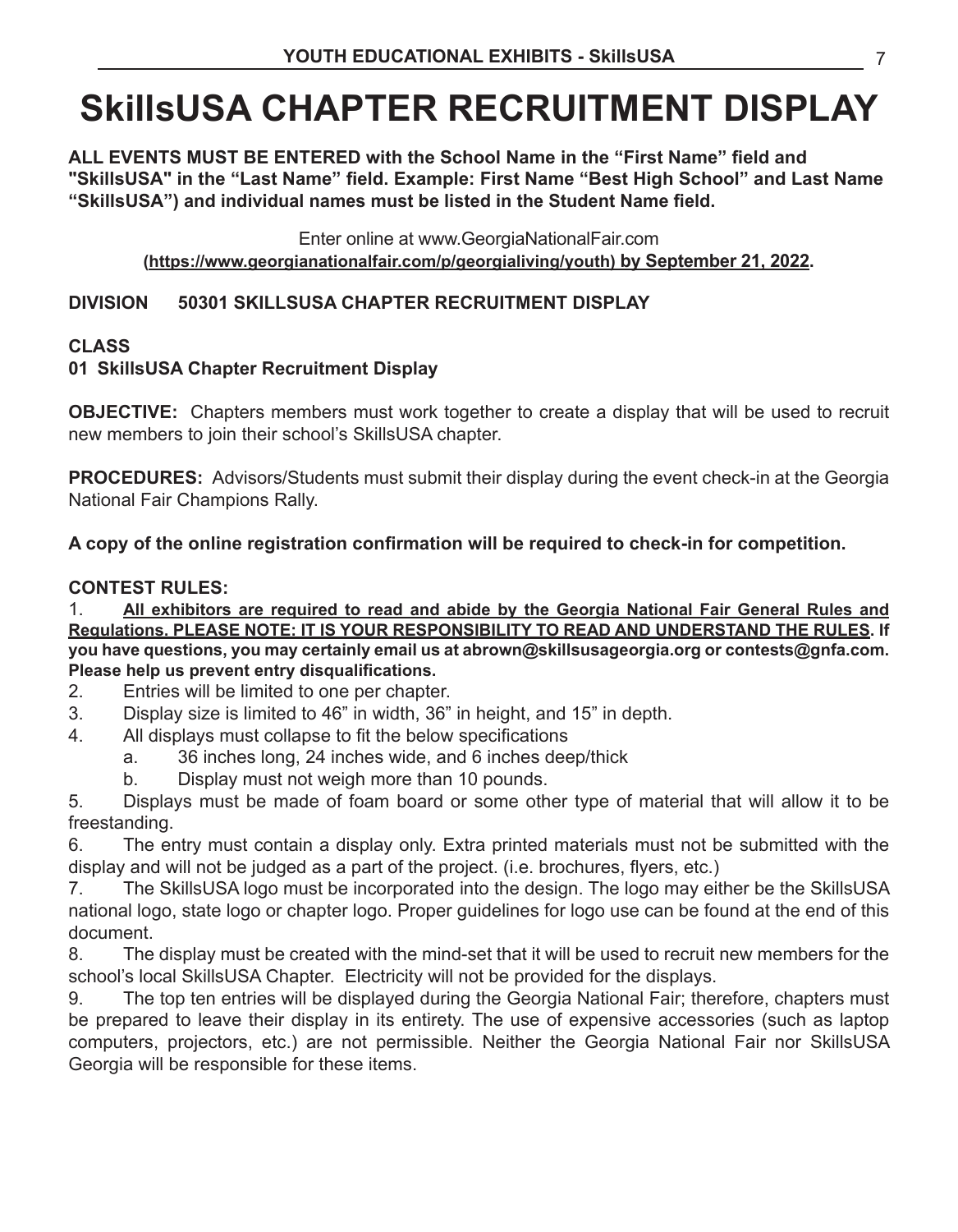## **SKILLSUSA CHAPTER RECRUITMENT DISPLAY (continued)**

#### **EVALUATION:**

#### **1. General Effect/Impact (40 Points)**

- a. Effectively represents SkillsUSA Georgia.
- b. Effectively serves as a membership recruiting tool for local chapters.
- c. Overall Appearance

## **2. Design Elements (20 Points)**

- a. Construction
- b. Materials
- c. Colors
- d. Artistic Flair

## **3. Uniqueness/Creativity of Design (20 Points)**

a. What sets your design apart from the other chapters?

## **4. Logo Incorporation (20 Points)**

- a. SkillsUSA National Logo/State Logo/Chapter Logo Incorporated in Design
- b. Logo Used Effectively to Enhance Design

## **5. Violations of Size Specifications**

a. Violation of size requirements will result in a 20 point penalty.

## **6. Violation of Additional Materials**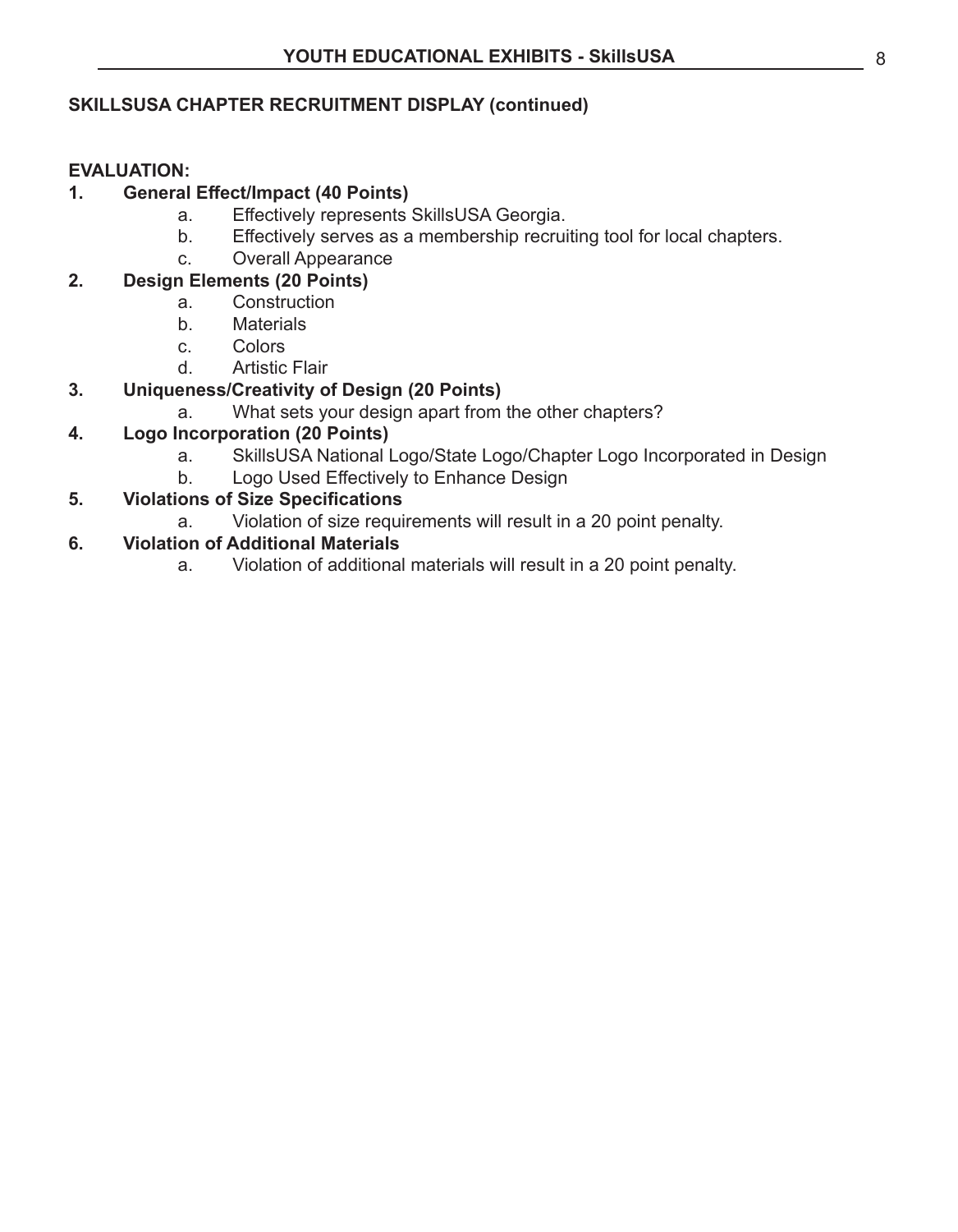## **SkillsUSA CHAPTER RECRUITMENT POSTER**

**ALL EVENTS MUST BE ENTERED with the School Name in the "First Name" field and "SkillsUSA" in the "Last Name" field. Example: First Name "Best High School" and Last Name "SkillsUSA") and individual names must be listed in the Student Name field.**

Enter online at www.GeorgiaNationalFair.com **(https://www.georgianationalfair.com/p/georgialiving/youth) by September 21, 2022.**

## **DIVISION 50401 SkillsUSA CHAPTER RECRUITMENT POSTER**

## **CLASS**

## **01 SkillsUSA Chapter Recruitment Poster**

**OBJECTIVE:** Chapters members must work together to create a poster that will be used to recruit new members to their SkillsUSA chapter.

**PROCEDURES:** Advisors/Students must submit their poster during the event check-in at the Georgia National Fair Champions Rally.

**A copy of the online registration confirmation will be required to check-in for competition.** 

## **CONTEST RULES:**

1. **All exhibitors are required to read and abide by the Georgia National Fair General Rules and Regulations. PLEASE NOTE: IT IS YOUR RESPONSIBILITY TO READ AND UNDERSTAND THE RULES. If you have questions, you may certainly email us at abrown@skillsusageorgia.org or contests@gnfa.com. Please help us prevent entry disqualifications.**

2. Entries will be limited to one per chapter.

3. Submit your 8.5" x 11" poster as a PDF.

4. The entry must contain a poster only. Extra printed materials must not be submitted with the poster and will not be judged as a part of the project (i.e. brochures, flyers, etc.).

5. The SkillsUSA logo must be incorporated into the design. The logo may either be the SkillsUSA national logo, state logo or chapter logo. Proper guidelines for logo use can be found at the end of this document.

6. The poster must be created with the mind-set that it will be used to recruit new members for the **school's local SkillsUSA Chapter**. The top ten finalists will be displayed during the Georgia National Fair. SkillsUSA Georgia will handle printing and installation of the printed poster at the Georgia National Fair on the contestant's behalf.

## **Posters must be submited to https://skillsusageorgia.wufoo.com/forms/q1hpu1fo0dr7qxe/ by October 3.**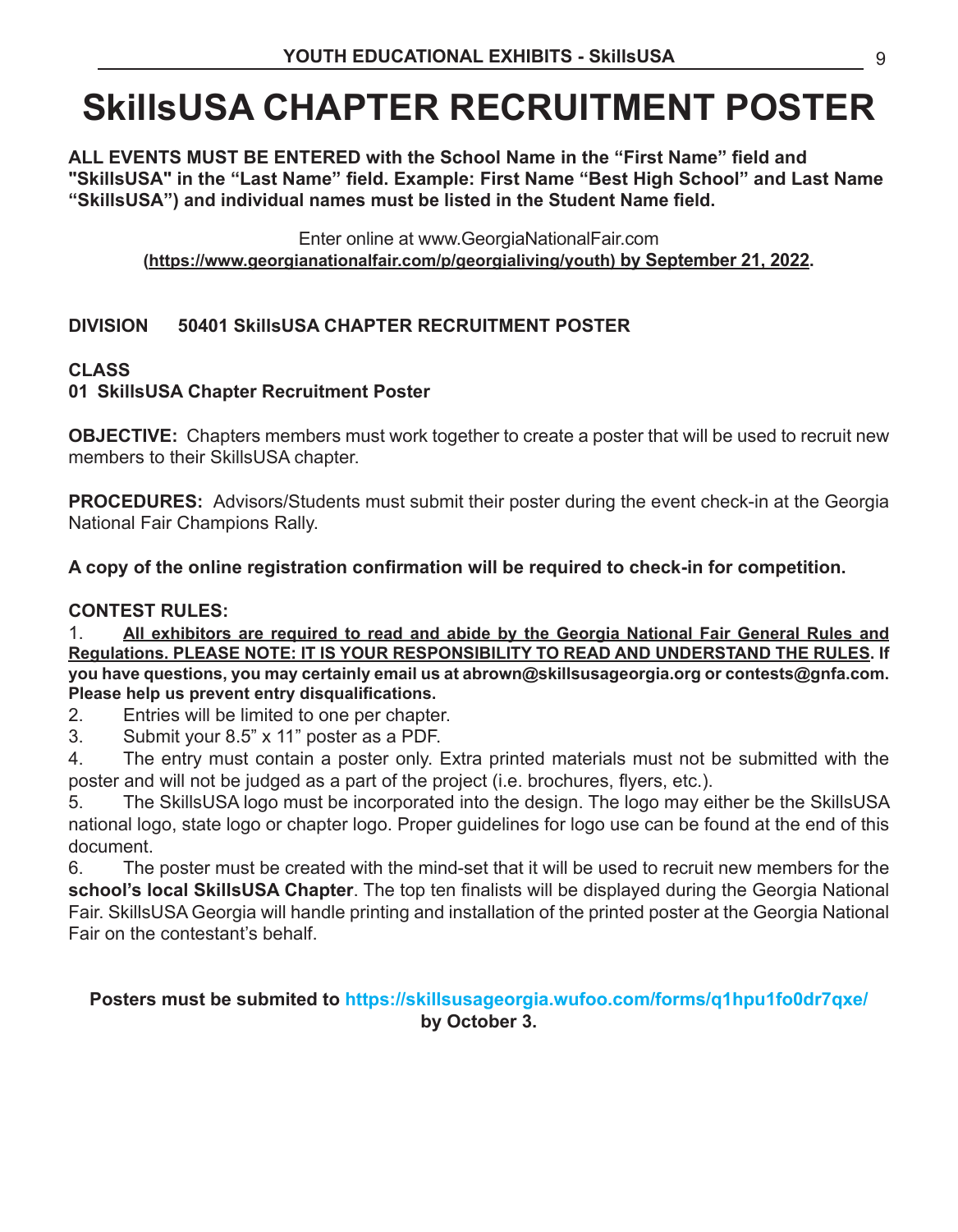## **SKILLSUSA CHAPTER RECRUITMENT POSTER (continued)**

#### **EVALUATION:**

#### **1. General Effect/Impact (40 Points)**

- a. Effectively represents SkillsUSA Georgia.
- b. Effectively serves as a membership recruiting tool for the local chapter.
- c. Overall Appearance

#### **2. Design Elements (20 Points)**

- a. Images enhance message of poster
- b. Text (readability, grammar, spelling, etc.)
- c. Colors
- d. Artistic Flair

## **3. Uniqueness/Creativity of Design (20 Points)**

a. What sets your design apart from the other chapters?

## **4. Logo Incorporation (20 Points)**

- a. SkillsUSA National Logo/State Logo/Chapter Logo Incorporated in Design
- b. Logo Used Effectively to Enhance Design

## **5. Violations of Size Specifications**

a. Violation of size requirements will result in a 20 point penalty.

#### **6. Violation of Additional Materials**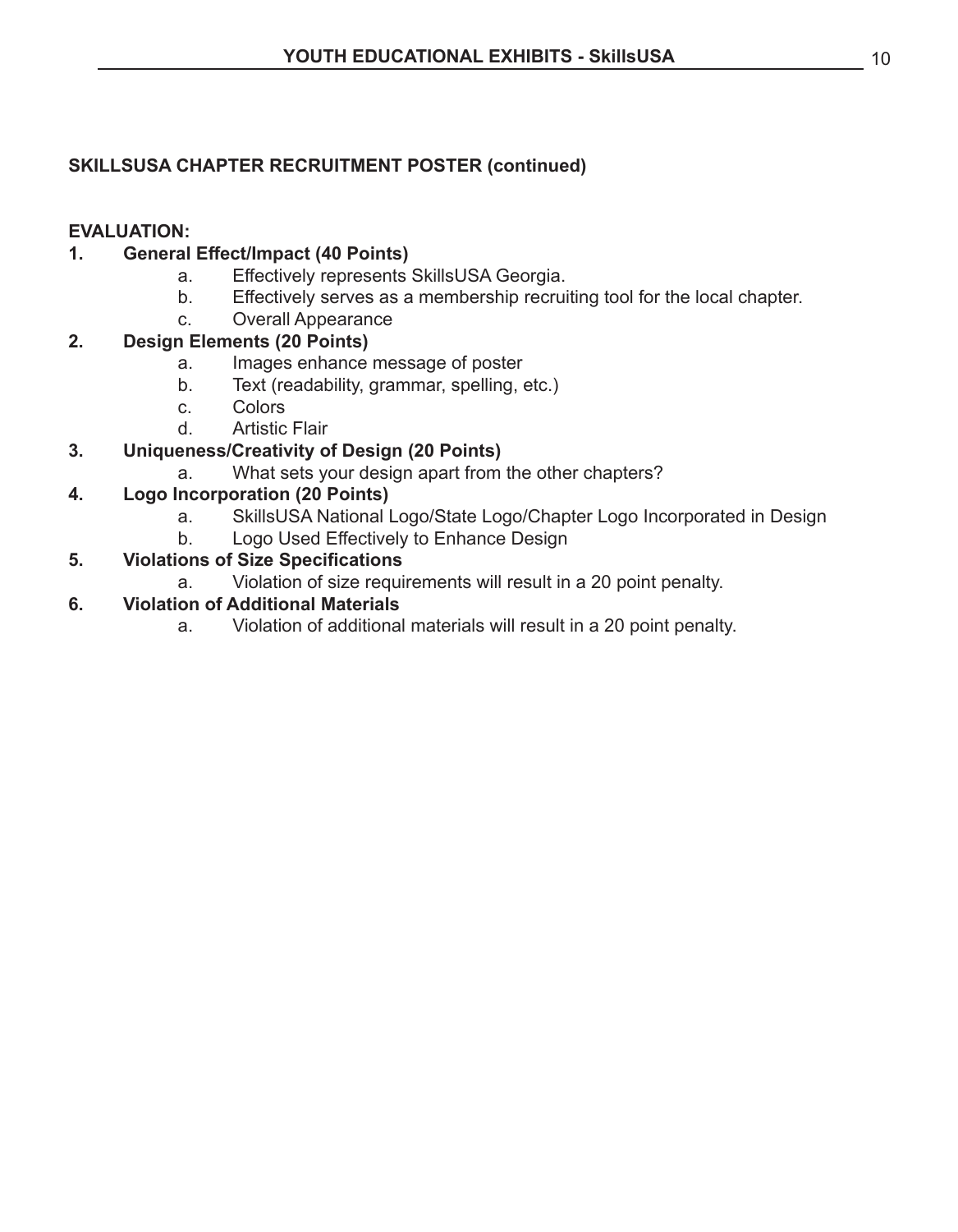## **SkillsUSA CHAPTER T-SHIRT**

**ALL EVENTS MUST BE ENTERED with the School Name in the "First Name" field and "SkillsUSA" in the "Last Name" field. Example: First Name "Best High School" and Last Name "SkillsUSA") and individual names must be listed in the Student Name field.**

Enter online at www.GeorgiaNationalFair.com **(https://www.georgianationalfair.com/p/georgialiving/youth) by September 21, 2022.**

**DIVISION 50501 SKILLSUSA CHAPTER T-SHIRT**

#### **CLASS 01 SkillsUSA Chapter T-shirt**

**OBJECTIVE:** Create a Chapter T-shirt that displays creativity and visual appeal.

**PROCEDURES:** Advisors/Students must submit their T-shirt during the event check-in at the Georgia National Fair Champions Rally.

**A copy of the online registration confirmation will be required to check-in for competition.** 

## **CONTEST RULES:**

1. **All exhibitors are required to read and abide by the Georgia National Fair General Rules and Regulations. PLEASE NOTE: IT IS YOUR RESPONSIBILITY TO READ AND UNDERSTAND THE RULES. If you have questions, you may certainly email us at abrown@skillsusageorgia.org or contests@gnfa.com. Please help us prevent entry disqualifications.**

2. Entries will be limited to one per chapter.

3. The entry must contain the T-shirt only. Extra printed materials must not be submitted with the T-shirt and will not be judged as a part of the project (i.e. brochures, flyers, etc.).

4. The SkillsUSA logo must be incorporated into the design. The logo may either be the SkillsUSA national logo, state logo or chapter logo. Proper guidelines for logo use can be found at the end of this document.

5. Please note that when using just the word SkillsUSA, it is considered one word and a space must not separate Skills and USA.

6. The top ten finalists will be displayed during the Georgia National Fair. SkillsUSA Georgia will handle printing and installation of the shirt at the Georgia National Fair on the contestant's behalf.

7. To be considered for this contest, Chapter must mail a printed size medium T-shirt to SkillsUSA Georgia. Chapters should only mail the T-shirt. No other documentation will be accepted or returned to the chapter.

## **Chapters should mail T-Shirt entries to:**

**SkillsUSA Georgia Suite 1052 1740 Hudson Bridge Road Stockbridge, GA 30281**

## **Entries must arrive by October 3.**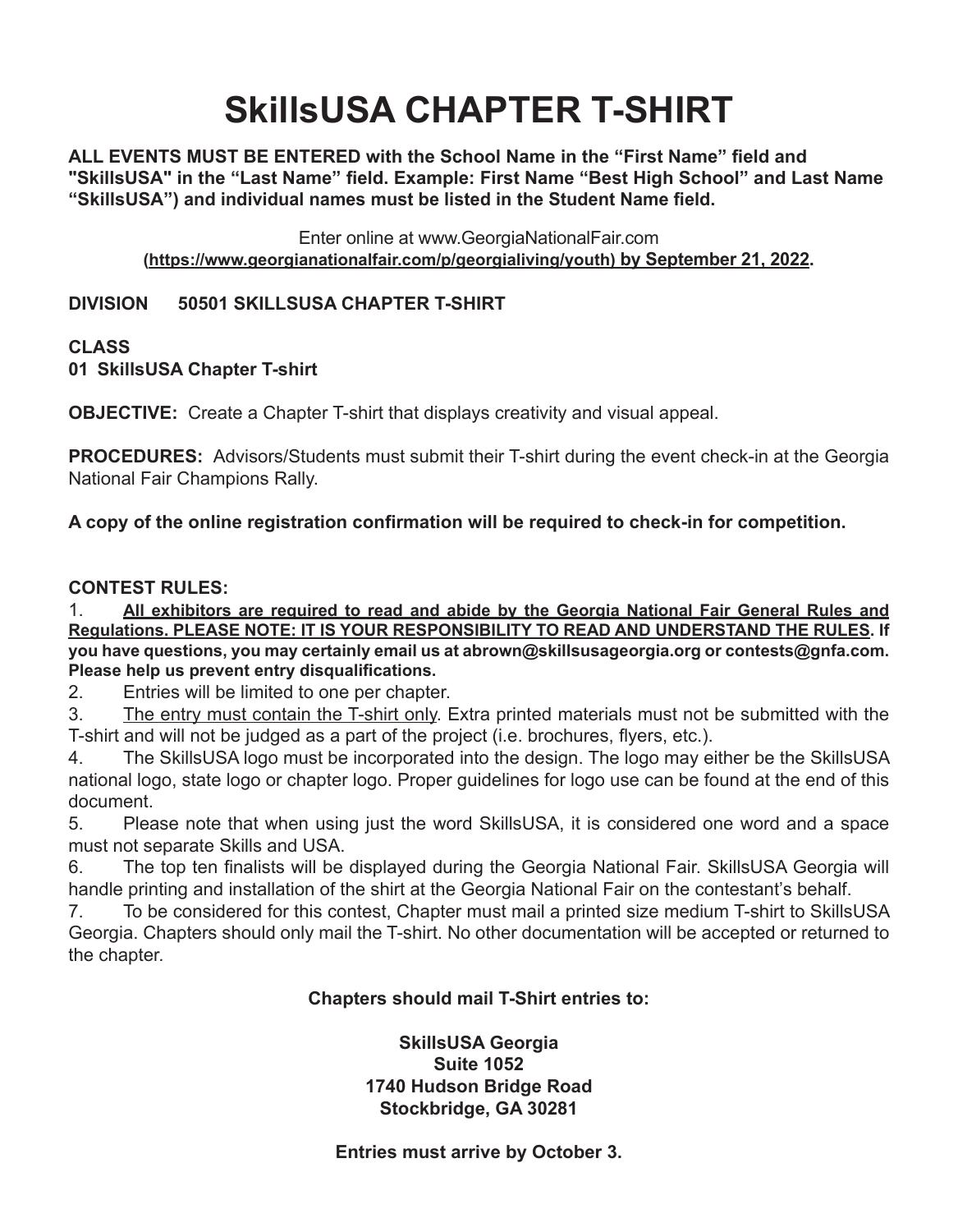## **SKILLSUSA CHAPTER T-SHIRT (continued)**

#### **EVALUATION:**

## **1. General Effect/Impact (40 Points)**

- a. Effectively represents SkillsUSA Georgia.
- b. Overall Visual Appearance

## **2. Design Elements (20 Points)**

- a. Images enhance t-shirt
- b. Text (readability, grammar, spelling, etc.)
- c. Colors
- d. Artistic Flair

## **3. Uniqueness/Creativity of Design (20 Points)**

a. What sets your design apart from the other chapters?

## **4. Logo Incorporation (20 Points)**

- a. SkillsUSA National Logo/State Logo/Chapter Logo incorporated in design
- b. Logo used effectively to enhance eesign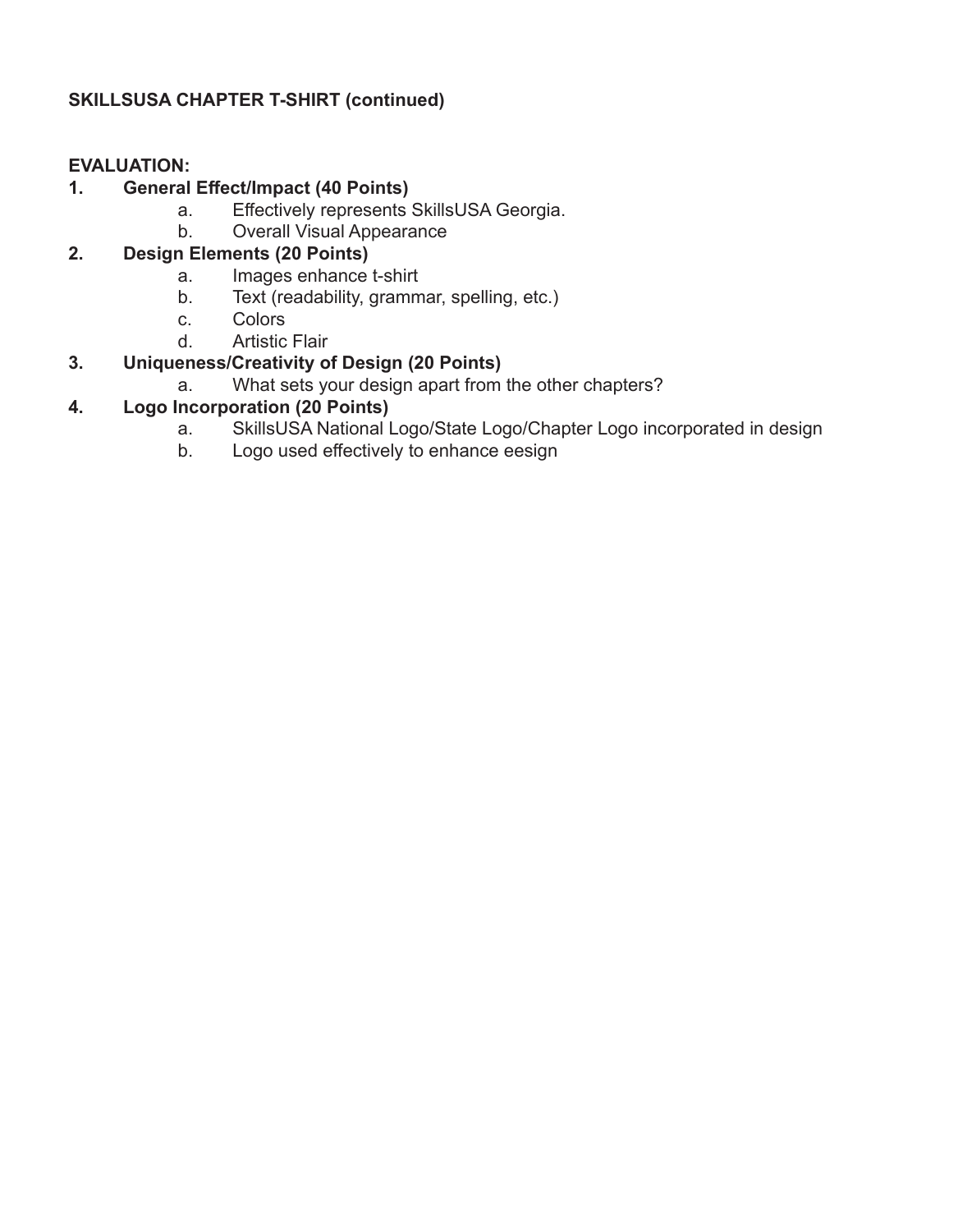

## Champions Rally Chapter T-Shirt Contest Entry

## \*Please include this form with your printed t-shirt.

School: \_\_\_\_\_\_\_\_\_\_\_\_\_\_\_\_\_\_\_\_\_\_\_\_\_\_\_\_\_\_\_\_\_\_\_\_\_

Advisor Name: \_\_\_\_\_\_\_\_\_\_\_\_\_\_\_\_\_\_\_\_\_\_\_\_\_\_\_\_\_\_\_\_

Advisor Email: \_\_\_\_\_\_\_\_\_\_\_\_\_\_\_\_\_\_\_\_\_\_\_\_\_\_\_\_\_\_\_\_